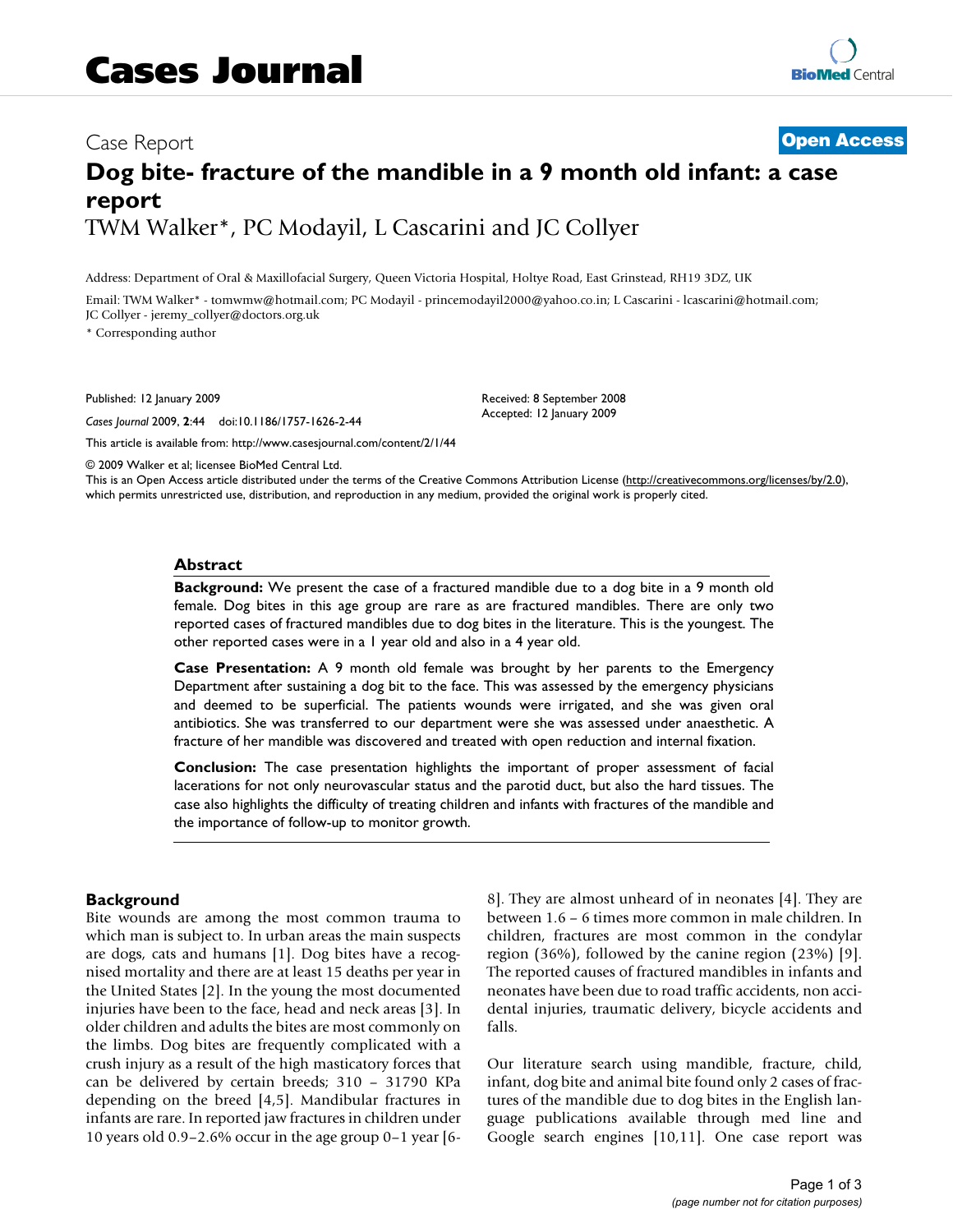regarding a four year old and the other a 1 year old. Fractures of other skull bones due to dog bites have been reported in children as young as 4 months old [12]. We present what we believe to be the youngest patient presenting with a fractured mandible due to a dog bite.

### **Case Presentation**

On the 24th April 2006 a 9 month old girl was brought to the Emergency Department of a hospital which routinely refers patients to us. She had sustained a dog bite to her face 30 minutes previously. She was seen by the emergency physicians and was found to have received multiple lacerations to her face over the right zygoma, right paranasal area, right cheek, left eye lid, left paranasal area, left lower cheek and over her left body of her mandible. She was fully examined and found to have no wounds elsewhere however due to the circumstances of patient and parental distress, intra-oral examination was not possible. The initial work up did not include radiographic investigations as it was felt by the emergency physicians that only a soft tissue injury was sustained. On the advice of the on-call maxillofacial team she had her facial wounds cleaned with aqueous iodine solution and she was started on an oral course of Co-Amoxiclav and paracetamol. An examination by the ophthalmologist revealed no ocular injury.

She was transferred to our unit the following day, fasted in preparation for an examination under general anaesthesia and primary closure of her facial lacerations. During the procedure it was found that she had sustained an open fracture of her left mandible consistent with a dog bite. (fig 1). This was treated via a trans-oral approach with a five hole 1.2 mm titanium plate and four 3 mm screws. (fig 2). She had her facial laceration copiously irrigated with normal saline and chlorhexidine and primarily closed in with a fine nylon suture. She was discharged



Figure 2 **Intraoperative view of mandibular mini-plate in situ on mandible**.

home the next day. Seven days later she attended for removal of sutures under a general anaesthetic and examination of her jaw. The facial wounds were healing well and there was no movement at the fracture site. Ten weeks after the first operation she was admitted for removal of her mandibular plate under general anaesthetic. There was good bony union and the plate was removed with no complications (fig 3). She will continue to be reviewed in clinic to monitor dentoalveolar development and mandibular growth.

# **Conclusion**

Dog bites account 250,000 minor injury and emergency unit attendances in the UK each year and 740 people per 100,000 are bitten by dogs 18. However only a minority seek medical attention. Overall 2.6/100,000 require hospital admission. The annual incidence of dog bites in children aged under 15 is 22/1000 [13]. In the United States



**Figure 1 Intraoperative view of fracture mandible**.



Figure 3 **Intraoperative view of healed mandibular fracture**.